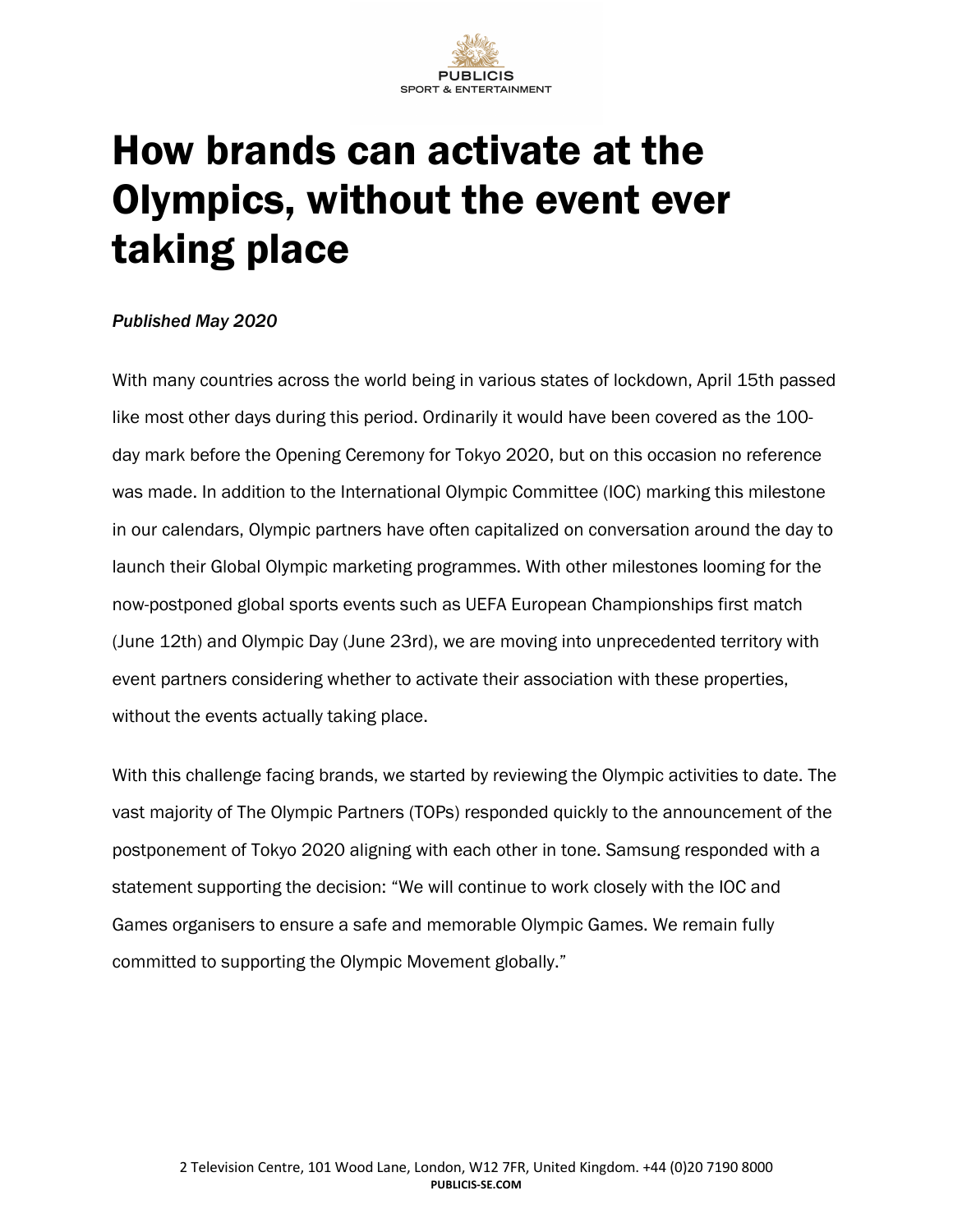

Some partners have also generated notable coverage by communicating their commitment to Athletes contracted to feature in the 2020 Games. As an example, VISA have announced all 90+ athlete partnerships are being extended into 2021. This is a statement which has been further supported by their 'Do your part like an Olympian' campaign. Designed to showcase Team VISA athletes performing the difficult sporting feats in the comfort of their own home, the campaign also promoted a Covid-19-related safety message of using hand sanitizer. The pivot to a purpose driven message was made at the last minute with production close to completion, but VISA managed to roll out a relevant and entertaining campaign at a time when it was particularly needed.

Looking forward to the summer months, the impact of Covid-19 will influence brands decision making around activating Olympics campaigns in two ways. Either, as in the case of Airbnb and Coca-Cola, all marketing activity will be suspended and therefore Olympics marketing won't take place, or brands may consider that the Olympics offers an interesting platform without the sporting competition – such as global Olympic partner Toyota, who are demonstrating this with the release of their inspiring 'Heroic Medal' campaign, which was created to applaud the work of frontline workers during Covid-19.

At its core, the Olympics it promotes values such as togetherness respect and unity. Putting to one side the literal interpretation of togetherness (obviously), the world needs these values to come to the fore now more than ever. People are also craving home entertainment, and physical experiences at home. Therefore, even without the event taking place, the Olympics does provide an opportunity for partners to consider both purpose driven campaigns and / or working with athletes or archive to put a smile on people's faces and keep them active during lockdown and the months after. No additional IP is required for the partners, the platform is already theirs.